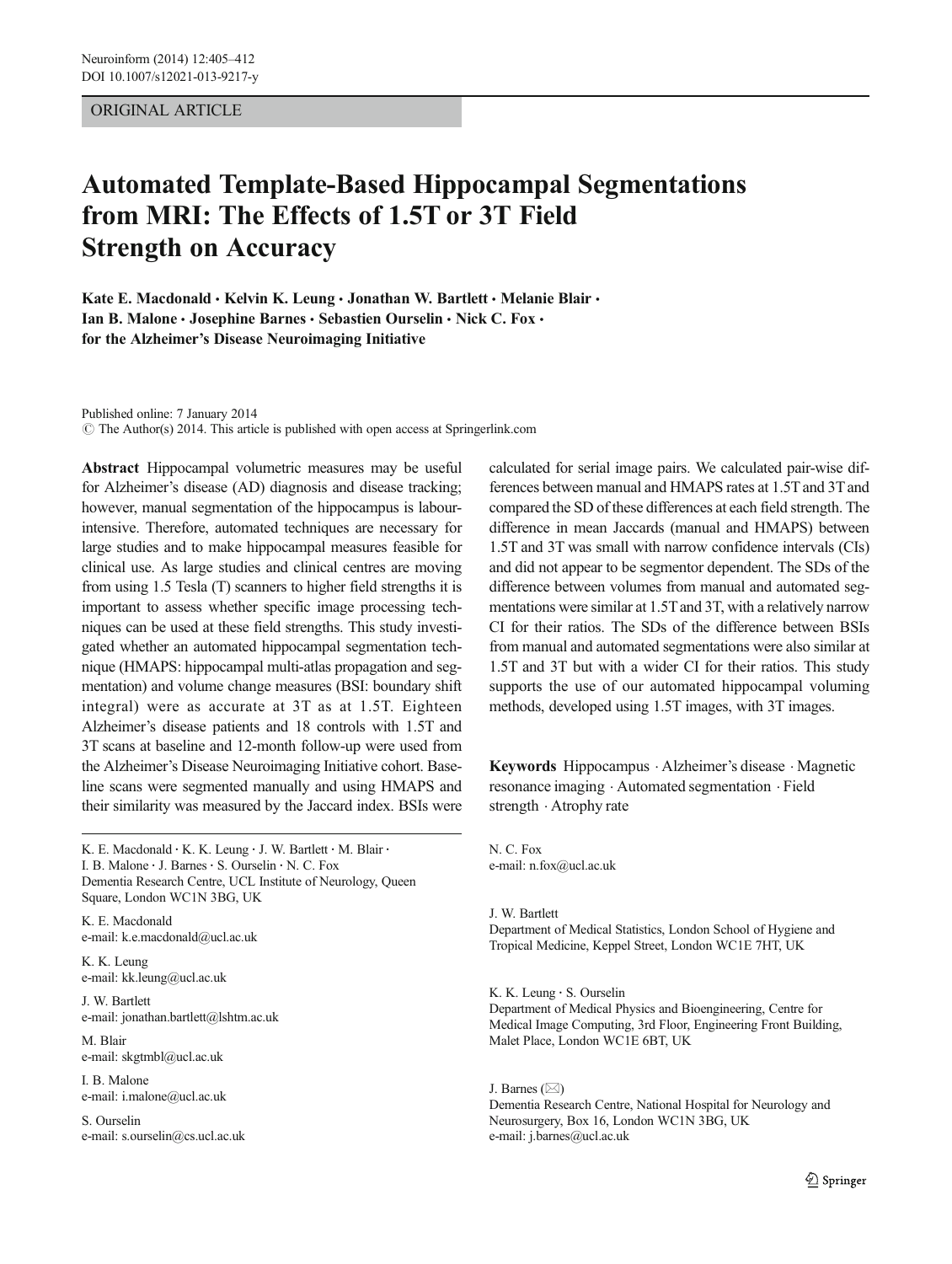<span id="page-1-0"></span>Abbreviations

| <b>HMAPS</b>   | Hippocampal multi-atlas propagation and     |
|----------------|---------------------------------------------|
|                | segmentation                                |
| <b>BSI</b>     | Boundary shift integral                     |
| <b>ADNI</b>    | Alzheimer's disease neuroimaging initiative |
| S1             | Segmentor 1                                 |
| S <sub>2</sub> | Segmentor 2                                 |
| <b>SD</b>      | Standard deviation                          |
|                |                                             |

#### Introduction

The hippocampus is one of the earliest site of pathological changes (Braak and Braak [1991](#page-6-0)) and atrophy (Jack et al. [1999;](#page-7-0) Ridha et al. [2006](#page-7-0)) in Alzheimer's disease (AD). Magnetic resonance imaging (MRI) based measurement of volume and volume change in the hippocampus may be useful markers for AD diagnosis and tracking progression (Dubois et al. [2010](#page-6-0); Henneman et al. [2009;](#page-7-0) Jack et al. [2005,](#page-7-0) [2008b](#page-7-0); Wang et al. [2009](#page-7-0)). However, the "gold standard" measurement technique of manual segmentation is very labour intensive, taking up to 45 min per side, and is impractical for large studies or clinical trials, making the use of automated segmentation techniques necessary. Hippocampal Multi-atlas Propagation and Segmentation (HMAPS) (Leung et al. [2010a\)](#page-7-0) is a template-based automated hippocampal segmentation technique that uses a library of hippocampal regions that were segmented on a set of 1.5 Tesla (T) MR scans. HMAPS has been shown to be accurate on 1.5T scans, but using the same template library on scans acquired at a different field strength may yield different results. Despite higher field strengths having the benefit of an improved signal to noise ratio, artefacts such as susceptibility and chemical shift can be more apparent and more important at higher field strengths (Bernstein et al. [2006](#page-6-0); Farahani et al. [1990](#page-6-0); Parizel et al. [1994](#page-7-0)). Additionally, measurement of volumes of different brain areas may be affected by changes in field strength. For example, Kruggel et al [\(2010\)](#page-7-0) showed that grey matter and white matter volumes calculated from a tissue classification algorithm can vary within subject across different field strengths. Also, preliminary results from Chow et al [\(2013\)](#page-6-0) suggest that 3T images may be able to detect volume differences that are not apparent at 1.5T. In contrast, others have found no significant differences between manually segmented regions (hippocampus and amygdala) on 1.5T and 3T images (Briellmann et al. [2001](#page-6-0); Scorzin et al. [2008\)](#page-7-0) and Ho et al ([2010](#page-7-0)) found that sample size estimates for detecting a slowing of mild cognitive impairment using Tensor Based Morphology did not differ between 1.5T and 3T scans.

Furthermore, automated atrophy rate measurements that rely on measuring intensities within the scan, such as the boundary shift integral (BSI), may also be affected by changes in field strength due to an increase in contrast to noise ratio (Hart et al. [1983](#page-7-0)). Because higher field strengths are becoming more commonly used clinically and in therapeutic trials, it is important to ensure that automated measures such as HMAPS are generalisable to higher field strengths. The aim of this report was to investigate whether HMAPS is as accurate on 3T scans as on 1.5T scans and whether volume change estimated using BSI combined with these automated segmentations was similar using 1.5T and 3T serial image pairs. We also investigated the ability of HMAPS volumes and atrophy rates to distinguish between control subjects and subjects with AD and whether the predictive ability differed between 1.5T and 3T scans.

# Methods

#### Subjects and Scans

Subjects included were AD subjects and controls from the Alzheimer's Disease Neuroimaging Initiative (ADNI) cohort who had a 1.5T and 3T scan at both baseline and 12 months. There were 28 AD and 50 control subjects meeting these criteria. ADNI is a multi-centre public/private funded longitudinal study investigating adult subjects with AD, amnestic MCI, and normal cognition. Participants underwent baseline and periodic clinical and neuropsychometric assessments and serial MRI. Details are available at [http://www.adni-info.org.](http://www.adni-info.org/) Written informed consent was obtained, as approved by the Institutional Review Board at each of the participating centres. ADNI inclusion and exclusion criteria are detailed elsewhere [\(http://www.adni-info.org/Scientists/Pdfs/ADNI\\_Protocol\\_](http://www.adni-info.org/Scientists/Pdfs/ADNI_Protocol_Extension_A2_091908.pdf) [Extension\\_A2\\_091908.pdf](http://www.adni-info.org/Scientists/Pdfs/ADNI_Protocol_Extension_A2_091908.pdf)).

All scans were downloaded from [http://www.loni.ucla.edu/](http://www.loni.ucla.edu/ADNI) [ADNI.](http://www.loni.ucla.edu/ADNI) These scans were pre-processed by the ADNI researchers. The ADNI T1 images were corrected for distortion due to gradient non-linearity (Jovicich et al. [2006](#page-7-0)) (using N3 (Sled et al. [1998\)](#page-7-0) for all images and B1 (Narayana et al. [1988](#page-7-0)) where required), and scaling-corrected based on phantom measures (Jack et al. [2008a](#page-7-0)).

For the ADNI study, 1.5T scans and 3T scans of the same time-point were not always conducted on the same day and therefore the scan intervals sometimes differed for 1.5T and 3T scans pairs. Because differences in scan intervals may have implications for measurement error, we minimised this effect by excluding potential subjects with scan interval differences of more than 60 days between 1.5T and 3T scan pairs. We excluded three AD and six control subjects that had scan interval differences of more than 60 days. Scan pairs were visually assessed and subjects with poor quality scan pairs were excluded in this study. There were 18 remaining AD subjects and 26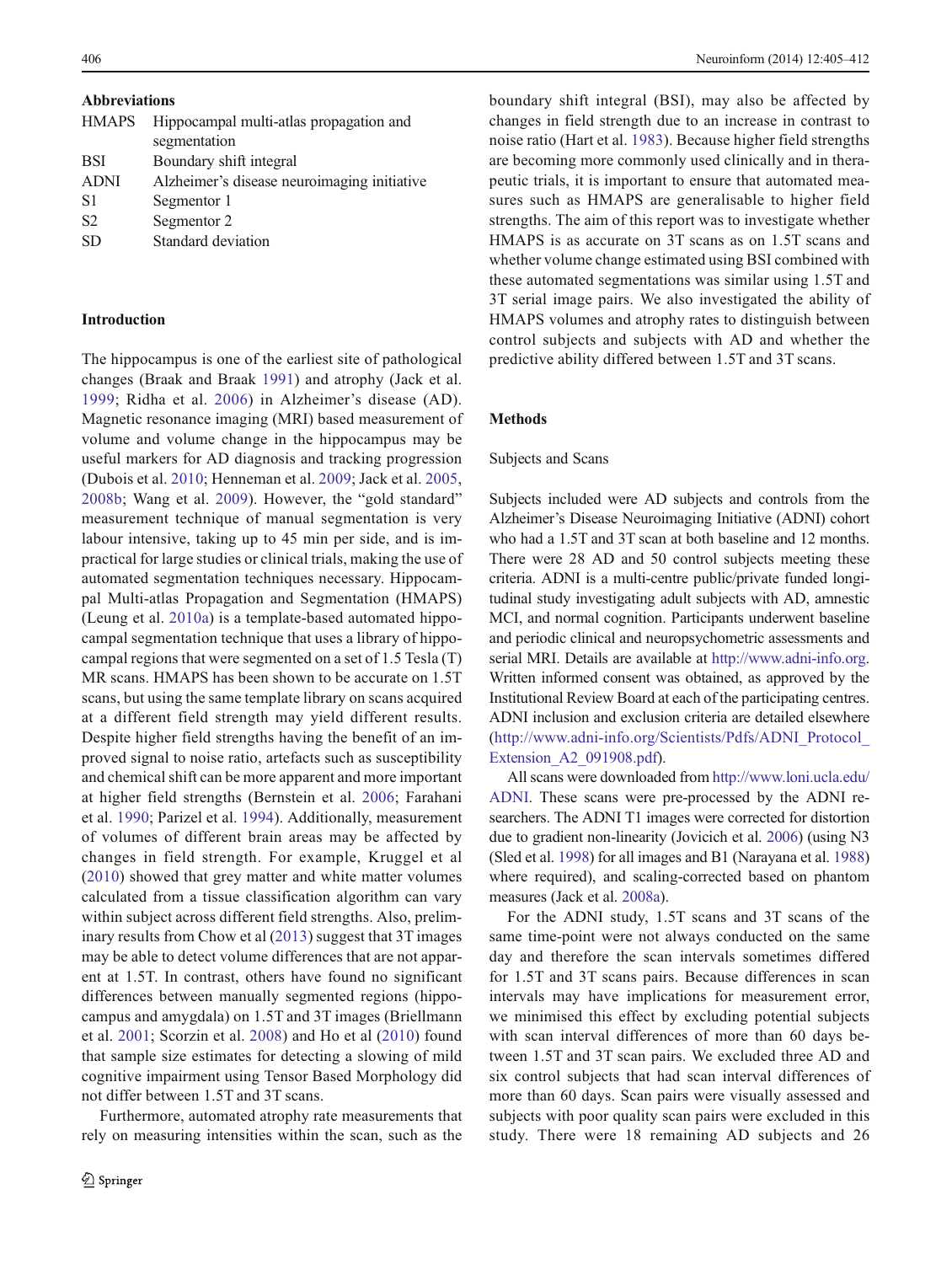control subjects with good quality scan pairs. We selected 18 of the good quality control subjects to give equal numbers of AD and control subjects.

As part of the manual segmentation protocol, we rigidly registered the 1.5T scans to the MNI305 atlas. In order to allow the direct comparison of the segmentations between 1.5T and 3T scans, we rigidly registered the 3T scans to the resliced 1.5T scans in the MNI305 space. The left hippocampus of all baseline scans (1.5T and 3T) was segmented automatically using HMAPS and manually by two trained segmentors (segmentor 1 (S1) and segmentor 2 (S2)) independently using an adapted version of a protocol originally described by Watson et al. ([1992\)](#page-7-0) (see [appendix](#page-6-0) for details of the manual protocol). The segmentors were blinded to field strength and patient diagnosis, and neither segmented any of the hippocampi in the template library.

Prior to calculating the BSI, scan pairs underwent differential bias correction (DBC) to correct for inhomogeneity differences between the scan pairs (Lewis and Fox [2004\)](#page-7-0). The DBC was performed because varying amounts of intensity inhomogeneity were still present in the pre-processed scans after N3 correction. Because BSI directly compares the intensity between the baseline and repeat images, DBC is applied to correct the bias between the two images to improve its robustness to the intensity inhomogeneity artifacts. The baseline regions were used to calculate atrophy rates using the BSI with a double window approach, in order to capture changes across both the CSF-hippocampal border and the white matter-hippocampal border (Leung et al. [2010a,](#page-7-0) [b](#page-7-0)). This provided an automated HMAPS-BSI measure at 1.5T and 3T and a corresponding semi-automated atrophy rate measure S1-BSI and S2-BSI for each manual segmentor.

# **Statistics**

We used the Jaccard index as a measure of similarity, which is defined as the magnitude of the intersection divided by the magnitude of the union of two regions. Jaccard indices were calculated for the baseline segmentations to assess the accuracy of the HMAPS volumes. We calculated the pair-wise difference between the Jaccard of S1 and HMAPS at 1.5T and the Jaccard of S1 and HMAPS at 3T. A one sample t-test was used to assess whether the mean of these differences was significantly different to zero, which would indicate systematically better agreement with manual for 1.5T compared to 3T (or vice-versa). Pair-wise differences were also calculated and assessed in the same way between the Jaccard indices comparing S2 and HMAPS and comparing S1 and S2 across field strengths to assess if there was a segmentor

bias. Intraclass correlations (ICC) were estimated on baseline manual segmentations by S1 and S2 using the loneway command in Stata (version 12).

To assess bias in baseline volumes we performed paired t-tests (separately for 1.5T and 3T) comparing HMAPS volume and the mean of S1 and S2 volumes (S1-S2-meanvolume). We calculated the SD of pair-wise differences between S1-S2-mean-volume and HMAPS volume separately for 1.5T and 3T to evaluate agreement between manual and automated volumes at different field strengths. We calculated the ratio of these SDs to quantify the difference in agreement between 1.5T and 3T volumes. Bias-corrected and accelerated 95 % bootstrap confidence intervals (10,000 bootstrap replicates) were calculated for the SDs and their ratio.

Annualised atrophy rate as a percentage of baseline volume was calculated using the BSIs on a log scale and backtransformed. To assess bias in atrophy rates we performed ttests (separately for 1.5T and 3T) comparing HMAPS atrophy rates to the mean of rates from S1 and S2 (S1-S2-mean-BSI). Separately for 1.5T and 3T, we calculated the SD of pairwise differences between S1-S2-mean-BSI and HMAPS-BSI as a measure of agreement between atrophy rates derived from manual and HMAPS segmentations. We also calculated the ratio of these two SDs to quantify the difference in agreement between 1.5T and 3T atrophy rates. Bias-corrected and accelerated 95 % bootstrap confidence intervals (10,000 bootstrap replicates) were calculated for the SDs and their ratio.

To quantify the ability of a) HMAPS volumes and b) hippocampal BSI atrophy rates to discriminate between AD subjects and controls, we estimated the area under the receiver operating characteristic curve (AUC) for each measure and used the Wilcoxon rank-sum test to test the null hypothesis that the AUC equalled 0.5 (which corresponds to no predictive value). We calculated 95 % confidence intervals for the AUCs and compared AUCs between measures using the Stata commands roccomp and comproc.

#### Post Hoc Analysis

Annualised atrophy rate as mm<sup>3</sup> loss per year was calculated using the BSI. To assess bias in atrophy rates we performed t-tests (separately for 1.5T and 3T) comparing HMAPS atrophy rates to the mean of rates from S1 and S2 (S1-S2-mean-BSI).

## Results

Baseline characteristics are shown in Table [1.](#page-3-0) The AD subjects included more APOE ε4 carriers and had lower MMSE scores than controls, as expected.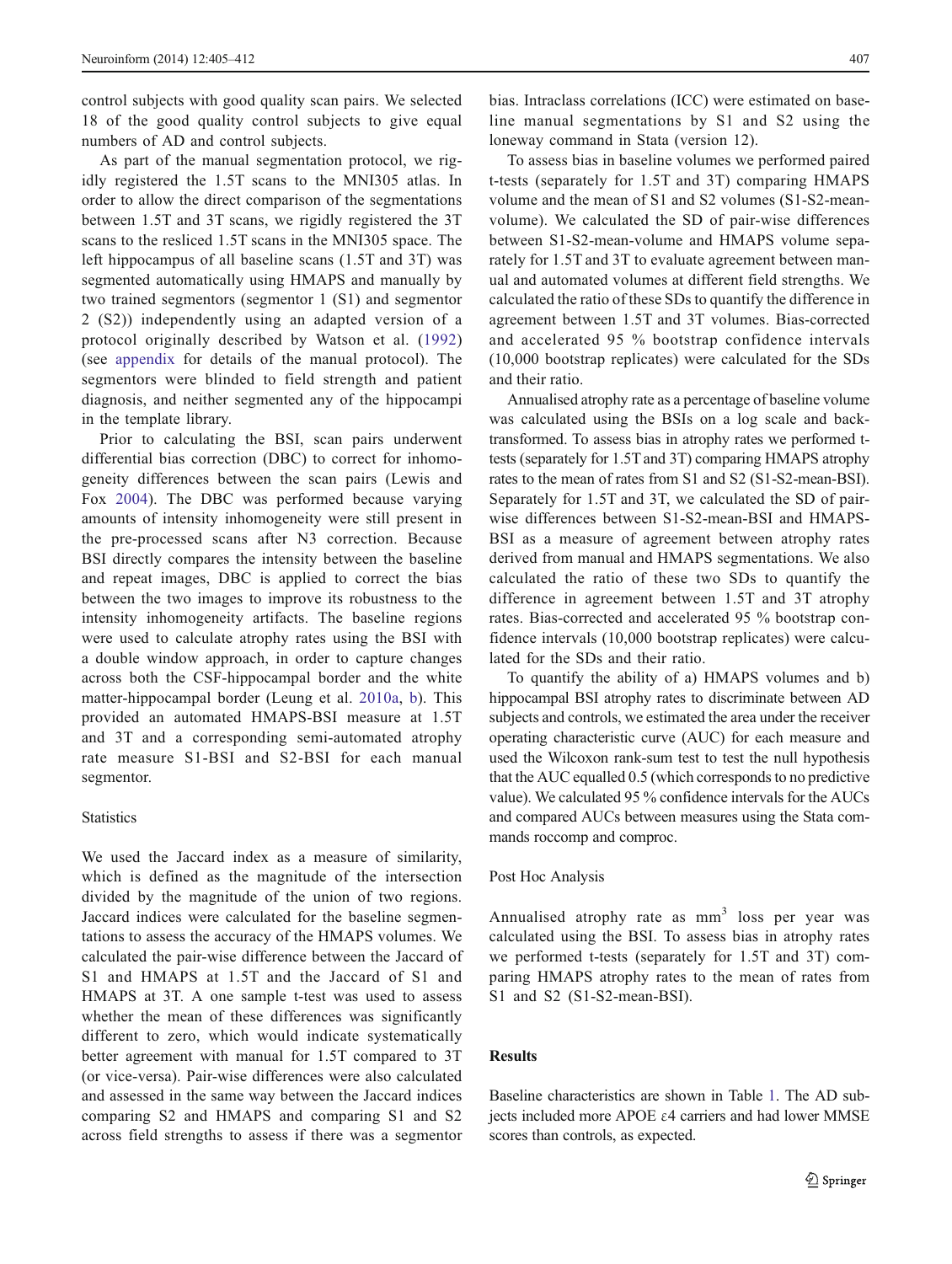### <span id="page-3-0"></span>Jaccard Indices

Means and SDs of Jaccard indices are shown in Table [2](#page-4-0).

The difference in mean Jaccards comparing S1 and HMAPS between 1.5T and 3T scans was small (0.003 [95 % CI: -0.008, 0.014],  $p=0.56$ ) with higher Jaccards at 3T. The difference in mean Jaccards comparing S2 and HMAPS between 1.5T and 3T was also small with a narrow confidence interval (0.007 [95 % CI: -0.002, 0.017],  $p = 0.56$ ) with higher Jaccards at 1.5T. There was evidence that the difference in mean Jaccards comparing S1 and S2 was higher for 3T than 1.5T scans (0.010 [95 % CI: 0.001, 0.019],  $p = 0.02$ ).

The inter-rater ICC (in this sample of 18 AD and 18 controls) for S1 and S2 was 0.971 (95 % CI: 0.952, 0.990) on 1.5T scans and 0.980 (95 % CI: 0.967, 0.993) on 3T scans.

# Volumes

The means and SDs of baseline volumes are shown in Table [3.](#page-4-0)

Across all subjects, there was some evidence of a difference in volumes of S1 and S2 for 1.5T (mean difference 0.06 ml [95 % CI 0.012, 0.10],  $p = 0.015$ ) with higher volumes for S2. There was evidence that the HMAPS-volume was on average 0.08 ml [95 % CI 0.03, 0.13,  $p = 0.002$ ] lower than S1-S2-mean-volume at 1.5T. Mean volumes for S1 and S2 were similar at 3T (mean difference 0.002 ml [95 % CI -0.04, 0.04],  $p = 0.92$ ). For 3T there was evidence that HMAPS volumes were lower than S1-S2-mean-volume (mean difference 0.13 ml [95 % CI 0.08, 0.18],  $p < 0.001$ ).

The SD of the difference between S1-S2-mean-volume and HMAPS-volume was similar for 1.5T scans (0.15 ml [95 % CI 0.13, 0.18]) and 3T scans (0.15 ml [95 % CI 0.12, 0.19]), suggesting similar levels of agreement. The ratio of these SDs was 0.99 [95 % CI 0.85, 1.22]. The relatively narrow confidence interval for the ratio indicates moderate evidence that agreement between manual and HMAPS volumes is similar at 1.5T and 3T.

#### Atrophy Rates

Table [4](#page-4-0) shows the means and SDs for atrophy rates at 1.5T and 3T.

Across all subjects, there was evidence that atrophy rates from S2 were smaller than for S1 for 1.5T (mean difference 0.29 % points [95 % CI: 0.10, 0.47],  $p = 0.003$ ). There was borderline evidence of a difference between S1-S2-mean-BSI and HMAPS-BSI for 1.5T with HMAPS rates being higher (mean difference 0.22 % points [95 % CI -0.01, 0.45],  $p=0.06$ ). There was evidence that atrophy rates from S2 were smaller than for S1 for 3T (mean difference 0.15 % points [95 % CI 0.03, 0.27],  $p = 0.01$ ). For 3T the difference between S1-S2-mean-BSI and Table 1 Baseline characteristics for controls and AD subjects. Values represent mean (standard deviation [SD]) except for gender and APOE ε4 carrier status for which values are number (percent)

|                                   | AD $(n=18)$ | Control $(n=18)$ |
|-----------------------------------|-------------|------------------|
| Age at baseline 1.5T scan (years) | 74.7(8.1)   | 74.4 (4.9)       |
| Age at baseline 3T scan (years)   | 74.8(8.1)   | 74.5 (4.9)       |
| 1.5T scan interval (years)        | 1.05(0.05)  | 1.07(0.05)       |
| 3T scan interval (years)          | 1.01(0.06)  | 1.01(0.04)       |
| Male                              | 6(33.3)     | 7(38.9)          |
| APOE $\varepsilon$ 4 carrier      | 11(61.1)    | 7(38.9)          |
| MMSE (score out of 30)            | 23.0(2.1)   | 29.4(0.7)        |

HMAPS rates was of a similar magnitude and in the same direction as for 1.5T (mean difference 0.18 % points [95 % CI -0.04, 0.40],  $p=0.10$ ). The CI of this difference was also similar to the CI for 1.5T atrophy rates.

The SD of the difference between S1-S2-mean-BSI and HMAPS-BSI was similar for 1.5T scans (0.68 % points [95 % CI 0.54, 0.89]) and 3T scans (0.65 % points [95 % CI 0.47, 0.96]), suggesting similar levels of agreement. The ratio of these SDs was 1.04 (95 % CI 0.59, 1.41), with the wider CI indicating that we have less confidence that is in truth similar at 1.5T and 3T.

Because HMAPS rates were higher than manual rates in 1.5T and 3T and manual volumes were found to be larger than HMAPS volumes, we repeated the atrophy rate analyses above using mm<sup>3</sup> loss per year as the atrophy rate measure rather than percentage of baseline volume to lessen the influence of volume from the atrophy rate measure. These analyses are presented in the Post hoc analysis section below.

#### Post Hoc Analysis

Table [5](#page-5-0) shows the means and SDs for atrophy rates (in mm<sup>3</sup> loss per year) at 1.5T and 3T.

Across all subjects, there was evidence that atrophy rates from S2 were smaller than for S1 for 1.5T (mean difference 4.95 mm<sup>3</sup> [95 % CI: 1.87, 8.03],  $p=0.0025$ ). The S1-S2mean-BSI was similar to HMAPS-BSI for 1.5T (mean difference 2.72 mm<sup>3</sup> [95 % CI -1.36, 6.80],  $p=0.18$ ). There was evidence that atrophy rates from S2 were smaller than for S1 for 3T (mean difference 3.64 mm<sup>3</sup> [95 % CI 0.64, 6.64],  $p =$ 0.019). For 3T the difference between S1-S2-mean-BSI and HMAPS rates was small (mean difference  $1.62 \text{ mm}^3$  [95 % CI  $-2.40, 5.64$ ],  $p = 0.42$ ).

The SD of the difference between S1-S2-mean-BSI and HMAPS-BSI was similar for 1.5T scans  $(12.05 \text{ mm}^3)$  [95 % CI] 9.69, 15.58]) and 3T scans (11.89 mm<sup>3</sup> [95 % CI 8.83, 17.38]), suggesting similar levels of agreement. The ratio of these SDs was 1.01 (95 % CI 0.64, 1.41), with the wide CI indicating again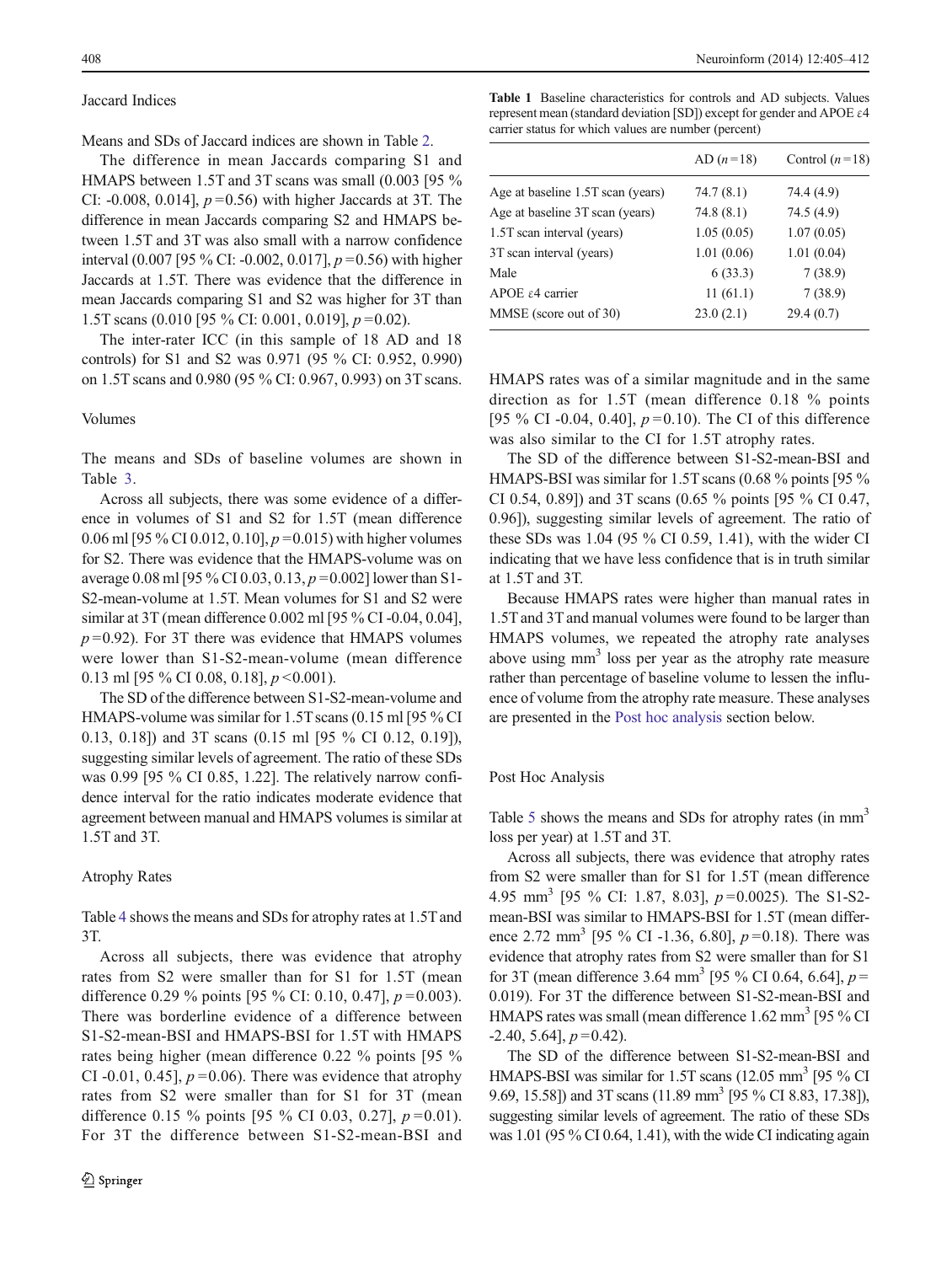<span id="page-4-0"></span>

|                                            | AD $(n=18)$  | Controls $(n=18)$ | All subjects $(n=36)$ |
|--------------------------------------------|--------------|-------------------|-----------------------|
| Jaccard indices comparing HMAPS and manual |              |                   |                       |
| S1 and HMAPS at 1.5T                       | 0.806(0.025) | 0.813(0.025)      | 0.810(0.025)          |
| S1 and HMAPS at 3T                         | 0.817(0.019) | 0.808(0.025)      | 0.813(0.022)          |
| S <sub>2</sub> and HMAPS at 1.5T           | 0.802(0.024) | 0.812(0.020)      | 0.807(0.022)          |
| S <sub>2</sub> and HMAPS at 3T             | 0.801(0.022) | 0.798(0.024)      | 0.800(0.023)          |
| HMAPS at 1.5T and 3T                       | 0.825(0.034) | 0.842(0.028)      | 0.833(0.032)          |
| Inter- and intra-segmentor Jaccard Indices |              |                   |                       |
| S1 and S2 at 1.5T                          | 0.860(0.026) | 0.870(0.029)      | 0.865(0.028)          |
| S1 and S2 at 3T                            | 0.875(0.029) | 0.875(0.025)      | 0.875(0.027)          |
| S1 at 1.5T and 3T                          | 0.851(0.030) | 0.870(0.023)      | 0.861(0.028)          |
|                                            |              |                   |                       |

that we have less confidence that, in truth, agreement between manual BSI rates and HMAPS BSI is similar at 1.5T and 3T.

# Group Separation

Table [6](#page-5-0) shows AUCs, 95 % confidence intervals, and  $p$ -values (testing the null hypothesis of no predictive value) for all BSI and baseline HMAPS volumes.

Both 1.5T and 3T measures of atrophy rate and baseline volume had high discriminative ability, although confidence intervals for the AUC were wide (controls vs. ADs). Discriminative ability was very similar using 1.5T and 3T volumes (AUC difference 0.003 [95 % CI -0.03, 0.06]). Discriminative ability was also very similar using 1.5T and 3T atrophy rates (AUC difference 0.06 [95 % CI -0.06, 0.19]).

## **Discussion**

The difference in mean Jaccard index comparing the first manual segmentor (S1) and HMAPS between 1.5T and 3T scans was small, suggesting that HMAPS is similarly accurate

Table 3 Mean (SD) baseline hippocampal volumes (left side only) for segmentor 1 (S1), segmentor 2 (S2) and HMAPS at 1.5T and 3T

|                               | AD $(n=18)$ | Controls<br>$(n=18)$ | All subjects<br>$(n=36)$ |
|-------------------------------|-------------|----------------------|--------------------------|
| Baseline volumes (ml) at 1.5T |             |                      |                          |
| S1 at 1.5T                    | 2.01(0.53)  | 2.68(0.46)           | 2.34(0.60)               |
| S <sub>2</sub> at 1.5T        | 2.06(0.58)  | 2.74(0.47)           | 2.40(0.63)               |
| HMAPS at 1.5T                 | 1.95(0.55)  | 2.63(0.42)           | 2.23(0.54)               |
| Baseline volumes (ml) at 3T   |             |                      |                          |
| S1 at 3T                      | 2.00(0.46)  | 2.71(0.47)           | 2.36(0.58)               |
| S <sub>2</sub> at 3T          | 2.01(0.49)  | 2.69(0.45)           | 2.35(0.58)               |
| HMAPS at 3T                   | 1.91(0.46)  | 2.54(0.43)           | 2.23(0.54)               |
|                               |             |                      |                          |

at generating volumes at both field strengths. Likewise, the variation of the difference between manual volumes and HMAPS volumes was similar on 1.5T and 3T scans, with a relatively narrow CI for the ratio of SDs indicating a moderate level of confidence that agreement is similar. Furthermore, the differences between mean Jaccard index comparing a second manual segmentor (S2) and HMAPS between 1.5T and 3T scans were also small, suggesting that the accuracy of HMAPS is not segmentor dependent. Our results are consistent with Lötjönen et al. [\(2011](#page-7-0)) who examined differences in hippocampal segmentations using an automated multi-atlas segmentation method on 1.5T and 3T images and found a high ICC of 0.98 between 1.5T and 3T segmentations. Our data gave a comparable ICC of 0.97 between 1.5T and 3T HMAPS segmentations.

Agreement between the volumes generated by S1 and S2 was slightly better at 3T than at 1.5T. Similarly, we found evidence that S1 volumes were significantly lower than S2 volumes at 1.5T, but not at 3T. These findings may be explained by the observation that the grey matter and white matter boundaries were visually clearer on the 3T scans, which would make manual delineation easier and more consistent. Likewise, Briellmann et al. [\(2001\)](#page-6-0) found that manual measurement error was slightly lower on 3T compared with 1.5T scans.

Table 4 Mean (SD) hippocampal atrophy rates for segmentor 1 (S1), segmentor 2 (S2) and HMAPS at 1.5T and 3T for the left side only

|                              |            |               | AD $(n=18)$ Control $(n=18)$ All subjects $(n=36)$ |  |
|------------------------------|------------|---------------|----------------------------------------------------|--|
| BSI (%/year) rates at $1.5T$ |            |               |                                                    |  |
| S1 at 1.5T                   | 3.85(2.24) | 0.08(1.75)    | 1.97(2.75)                                         |  |
| S <sub>2</sub> at 1.5T       | 3.46(2.14) | $-0.10(1.77)$ | 1.68(2.65)                                         |  |
| HMAPS at 1.5T                | 4.03(2.50) | 0.06(1.79)    | 2.05(2.94)                                         |  |
| BSI (%/year) rates at 3T     |            |               |                                                    |  |
| S1 at 3T                     | 3.42(2.00) | 0.42(1.86)    | 1.92(2.44)                                         |  |
| S <sub>2</sub> at 3T         | 3.22(1.92) | 0.31(1.89)    | 1.77(2.39)                                         |  |
| HMAPS at 3T                  | 3.63(2.49) | 0.43(1.92)    | 2.03(2.73)                                         |  |
|                              |            |               |                                                    |  |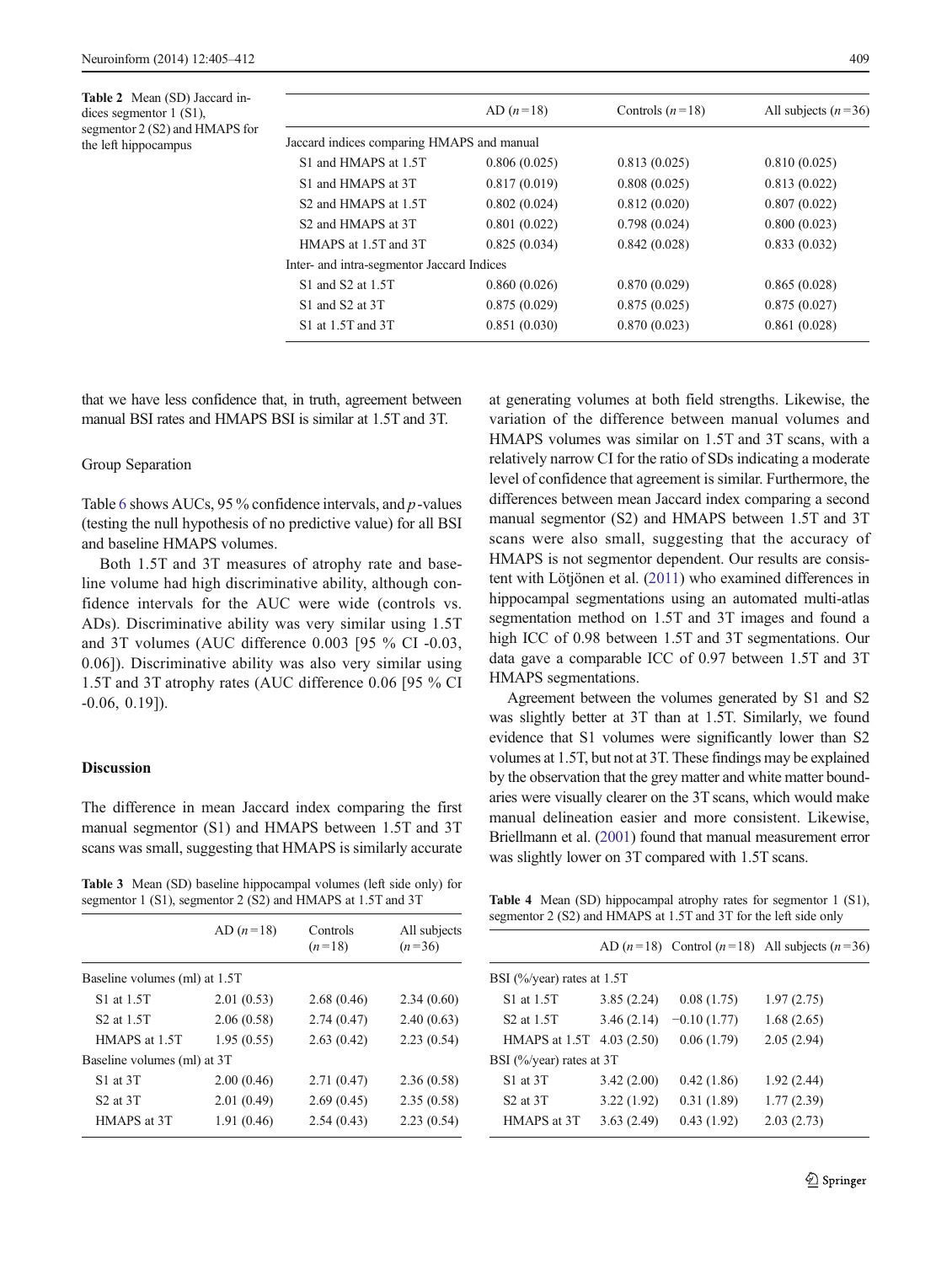<span id="page-5-0"></span>Table 5 Mean (SD) hippocampal atrophy rates (mm<sup>3</sup> loss per year) for segmentor 1 (S1), segmentor 2 (S2) and HMAPS at 1.5T and 3T for the left side only

|                                                   | AD $(n=18)$   | Controls<br>$(n=18)$ | All subjects<br>$(n=36)$ |  |  |
|---------------------------------------------------|---------------|----------------------|--------------------------|--|--|
| BSI (mm <sup>3</sup> loss per year) rates at 1.5T |               |                      |                          |  |  |
| S1 at 1.5T                                        | 76.18 (43.68) | 0.03(45.80)          | 38.10 (58.62)            |  |  |
| S <sub>2</sub> at 1.5T                            | 70.64 (42.22) | $-4.33(47.33)$       | 33.15 (58.22)            |  |  |
| HMAPS at 1.5T                                     | 75.68 (41.94) | 1.01(42.52)          | 38.35 (56.27)            |  |  |
| BSI (mm <sup>3</sup> loss per year) rates at 3T   |               |                      |                          |  |  |
| S1 at 3T                                          | 65.07 (38.29) | 11.57 (47.96)        | 38.32 (50.65)            |  |  |
| S <sub>2</sub> at 3T                              | 61.82 (38.02) | 7.56(47.51)          | 34.69 (50.55)            |  |  |
| HMAPS at 3T                                       | 66.04 (45.25) | 10.22 (45.89)        | 38.13 (53.09)            |  |  |

We found evidence that HMAPS volumes were smaller than manual volumes at 1.5T and 3T. Leung et al. [\(2010a\)](#page-7-0) report smaller automated volumes relative to manual segmentation with overall mean differences (for control, MCI and AD subjects, on  $1.5T$  images from ADNI) of  $27 \text{ mm}^3$  and 101 mm<sup>3</sup> for two separate groups of subjects. This is comparable to the mean difference of  $0.08$  ml  $(80 \text{ mm}^3)$  for the  $1.5$ T images in this paper.

We found borderline evidence that HMAPS atrophy rates (% per year) differed from rates derived from manual segmentors at 1.5T but no evidence of a difference at 3T. The difference between HMAPS atrophy rates and manual segmentations at 1.5T may be driven by the lower atrophy rates of S2. The lower atrophy rates of S2 compared with S1 and HMAPS could be due to the tendency of S2 for larger volumes, which affects our atrophy rate measure as baseline volume serves as a denominator for this measure. Consequently we repeated this analysis using mm<sup>3</sup> loss per year and found no evidence of a difference between HMAPS and manually derived rates at 1.5T and 3T. The variation of the difference between manually derived rates and HMAPS atrophy rates was similar for 1.5T scans and 3T scans (using both % per year and mm<sup>3</sup> loss per year), suggesting that agreement between

Table 6 Area under the receiver operator curve (AUC) representing the value of 12-month atrophy rate (% baseline volume) and baseline volumes in discriminating between controls and AD subjects, 95 % confidence intervals, and  $p$ -values testing the null hypothesis that the AUC equals 0.5 for each of the measures

|                   | AUC   | 95 % confidence interval |       | $p$ -value |
|-------------------|-------|--------------------------|-------|------------|
|                   |       | Lower                    | Upper |            |
| 1.5T HMAPS volume | 0.833 | 0.694                    | 0.973 | 0.0006     |
| 3T HMAPS volume   | 0.836 | 0.703                    | 0.970 | 0.0006     |
| 1.5T HMAPS BSI    | 0.917 | 0.825                    | 1.000 | < 0.0001   |
| 3T HMAPS BSI      | 0.861 | 0.742                    | 0.980 | 0.0002     |

atrophy rates derived from the automated procedure with BSI and from manual procedure with BSI is similar on 3T and 1.5T scans. However, the large confidence interval for the ratio of SDs indicates that there is a large amount of uncertainty about this finding. The implication of this uncertainty may mean that if longitudinal studies include scans across subjects at 1.5T and 3T it would be prudent to take this into account in the analyses.

Finally, we found that the ability of HMAPS volumes and atrophy rates to distinguish between control subjects and subjects with AD was high, with AUC values between 0.83 and 0.92, with a similar level of predictive ability at 1.5T and 3T for both volumes and atrophy rates.

Strengths of this study included the multi-site nature of the study, and having multiple field strengths at same time-points, which allowed for comparison of field strengths. Limitations included the small number of subjects, which limits the precision with which differences in agreement between 1.5T and 3T can be estimated. Also, 1.5T and 3T scans for the same time-points were not always conducted on the same day, meaning that scan intervals differed between scan pairs which may affect measurement error. This effect was minimised by selecting subjects with scan intervals that were less than 60 days different between 1.5T and 3T scans. Another limitation is that the ADNI researchers designed the MRI protocol such that the tissue contrast of the 3T scans closely matched the 1.5T scans (Ho et al. [2010](#page-7-0)). This design may have contributed to the similarities we found between 1.5T and 3T. It is also important to note that this paper only examined differences in field strength. Differences between hippocampal volumes and atrophy rates could also be due to other factors that were not examined in this investigation such as scanner manufacturer or head coil. A further consideration is that it is not known whether the performance of the ADNI image preprocessing corrections is similar at different field strengths.

The results reported in this paper relate to a 1.5T hippocampal template library and its application to 1.5T and 3T image pairs. A template library created at 1.5T will not benefit from the improved contrast seen at 3T and as such the results of applying a 3T-based template library may differ to those presented here. Further, we investigated AD-control differences as part of this study, however, techniques such as HMAPS and associated BSIs may be most useful in detecting pre-clinical AD. As such the application of HMAPS and BSI to an MCI group to assess the sensitivity to conversion to AD and whether this is influenced by field strength would be useful.

# Conclusion

We found a high level of agreement between volumes generated by an automated segmentation technique, HMAPS,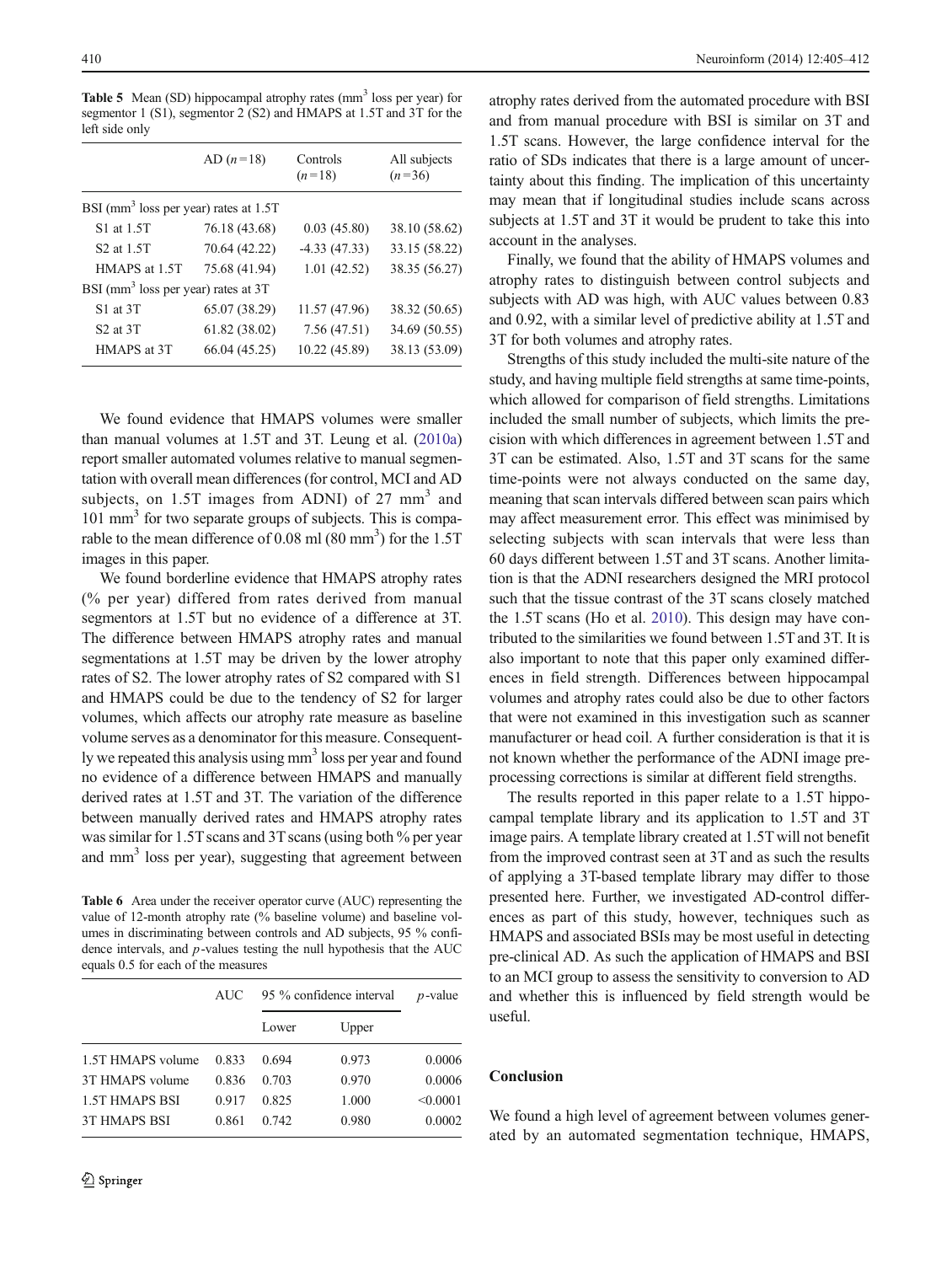<span id="page-6-0"></span>relative to manual measurements on MR scans acquired at 1.5T and 3T. Further, when generating atrophy rates for both the HMAPS and manual baseline regions using an automated technique for quantifying volume loss (BSI), agreement between HMAPS and manual atrophy rate measures was similar for 1.5T and 3T scans. However, for both volumes and atrophy rates, the CIs for the difference in agreement between 1.5T and 3T indicated that, in truth, differences in agreement may be larger. HMAPS volumes and atrophy rates discriminated well between controls and AD subjects, and there was no evidence of a difference in predictive ability between 1.5T and 3T. This study supports the use of HMAPS automated hippocampal measures, developed using 1.5T images, with 3T images.

## Information Sharing Statement

Data used in preparation of this article were obtained from the Alzheimer's Disease Neuroimaging Initiative (ADNI) database (adni.loni.ucla.edu). As such the investigators within the ADNI contributed to the design and implementation of ADNI and/or provided data but did not participate in analysis or writing of this report. A complete listing of ADNI investigators can be found at: [http://adni.loni.ucla.edu/wp-content/uploads/how\\_to\\_](http://adni.loni.ucla.edu/wp-content/uploads/how_to_apply/ADNI_Acknowledgement_List.pdf) [apply/ADNI\\_Acknowledgement\\_List.pdf.](http://adni.loni.ucla.edu/wp-content/uploads/how_to_apply/ADNI_Acknowledgement_List.pdf)

All images used in this manuscript are freely available to the public. These data are available from the website cited in the [Methods](#page-1-0) section.

Acknowledgments This work was supported by the NIHR Queen Square Dementia Biomedical Research Unit, the Wolfson Foundation, the Medical Research Council, Alzheimer's Research UK and the Alzheimer's Disease Neuroimaging Initiative. The Dementia Research Centre is an Alzheimer's Research UK Co-ordinating Centre and has also received equipment funded by the Alzheimer's Research UK. SO is supported by MRC, CBRC (grant 168), and EPSRC. JB is supported by an Alzheimer's Research UK Senior Research Fellowship.

Data collection and sharing for this project was funded by the Alzheimer's Disease Neuroimaging Initiative (ADNI) (National Institutes of Health Grant U01 AG024904). ADNI is funded by the National Institute on Aging, the National Institute of Biomedical Imaging and Bioengineering, and through generous contributions from the following: Abbott; Alzheimer's Association; Alzheimer's Drug Discovery Foundation; Amorfix Life Sciences Ltd.; AstraZeneca; Bayer HealthCare; BioClinica, Inc.; Biogen Idec Inc.; Bristol-Myers Squibb Company; Eisai Inc.; Elan Pharmaceuticals Inc.; Eli Lilly and Company; F. Hoffmann-La Roche Ltd and its affiliated company Genentech, Inc.; GE Healthcare; Innogenetics, N.V.; IXICO Ltd.; Janssen Alzheimer Immunotherapy Research & Development, LLC.; Johnson & Johnson Pharmaceutical Research & Development LLC.; Medpace, Inc.; Merck & Co., Inc.; Meso Scale Diagnostics, LLC.; Novartis Pharmaceuticals Corporation; Pfizer Inc.; Servier; Synarc Inc.; and Takeda Pharmaceutical Company. The Canadian Institutes of Health Research is providing funds to support ADNI clinical sites in Canada. Private sector contributions are facilitated by the Foundation for the National Institutes of Health [\(www.fnih.org](http://www.fnih.org/)). The grantee organization is the Northern California Institute for Research and Education, and the study is coordinated by the Alzheimer's Disease Cooperative Study at the University of California, San Diego. ADNI data are disseminated by the Laboratory for Neuro Imaging at the University of California, Los Angeles. This research was also supported by NIH grants P30 AG010129 and K01 AG030514.

Conflict of interest The authors have no conflicts of interest.

# Appendix

We defined the hippocampus as including the dentate gyrus, the hippocampus proper, the subiculum and the alveus. Measurements were taken from every coronal slice from the posterior to anterior boundaries using a standard neuroanatomical atlas (Duvernoy 1998). The posterior boundary of the hippocampus was defined as the coronal slice where the longest length of the crus of the fornix was seen (Watson et al. [1992\)](#page-7-0). The hippocampus was bounded superiorly, medially and laterally by CSF and inferiorly by the white matter of the subiculum. The hippocampal head was delineated from the amygdala by inclusion of the alveus, best seen as high signal intensity band on sagittal sections. We applied a minimum threshold of 70 % of mean brain intensity to improve consistency by excluding voxels which were predominantly cerebrospinal fluid.

Open Access This article is distributed under the terms of the Creative Commons Attribution License which permits any use, distribution, and reproduction in any medium, provided the original author(s) and the source are credited.

## References

- Bernstein, M. A., Huston, J., III, & Ward, H. A. (2006). Imaging artifacts at 3.0T. Journal of Magnetic Resonance Imaging, 24(4), 735–746.
- Braak, H., & Braak, E. (1991). Neuropathological stageing of Alzheimerrelated changes. Acta Neuropathologica, 82, 239–259.
- Briellmann, R. S., Syngeniotis, A., & Jackson, G. D. (2001). Comparison of hippocampal volumetry at 1.5 tesla and at 3 tesla. Epilepsia, 42(8), 1021–1024.
- Chow, N., Hwang, K., Babakchanian, S., Thompson, P., Jack, C., Weiner, M., & Apostolova, L. (2013). Comparing 3T and 1.5T MRI for mapping hippocampal atrophy in Alzheimer's Disease Neuroimaging Initiative (ADNI). Neurology, 80 (Meeting Abstracts 1), P06.029.
- Dubois, B., Feldman, H. H., Jacova, C., Cummings, J. L., DeKosky, S. T., Barberger-Gateau, P., Delacourte, A., Frisoni, G., Fox, N. C., Galasko, D., Gauthier, S., Hampel, H., Jicha, G. A., Meguro, K., O'Brien, J., Pasquier, F., Robert, P., Rossor, M., Salloway, S., Sarazin, M., de Souza, L. C., Stern, Y., Visser, P. J., & Scheltens, P. (2010). Revising the definition of Alzheimer's disease: a new lexicon. Lancet Neurology, 9(11), 1118–1127.
- Duvernoy, H. M. (1998). The human hippocampus. Heidelberg: Springer-Verlag.
- Farahani, K., Sinha, U., Sinha, S., Chiu, L. C., & Lufkin, R. B. (1990). Effect of field strength on susceptibility artifacts in magnetic resonance imaging. Computerized Medical Imaging and Graphics, 14(6), 409–413.